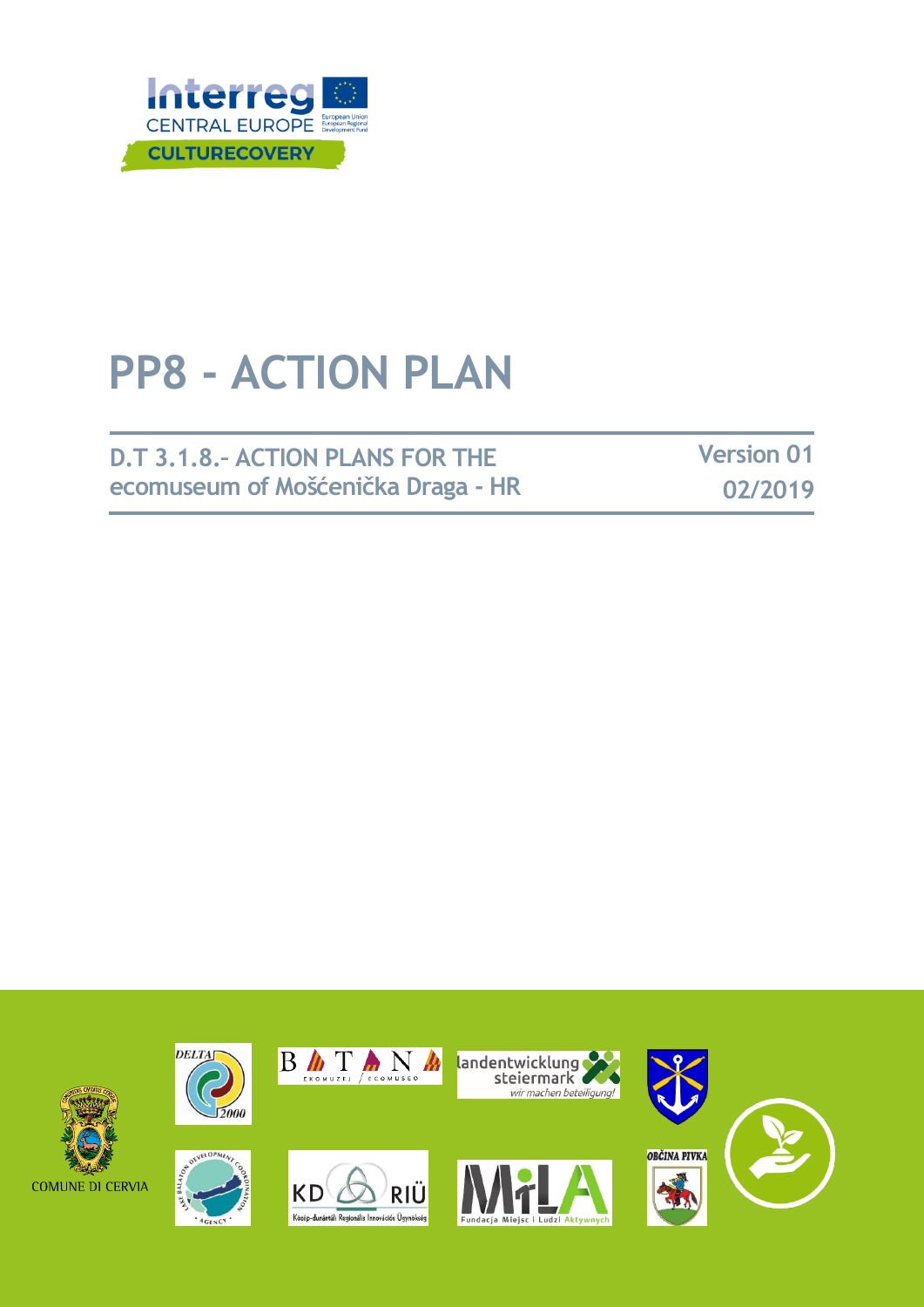

## **SUMMARY**

| 1.2. Contact person involved in the preparation of action plan  4              |
|--------------------------------------------------------------------------------|
| 2.1- Intangible cultural heritage elements and safeguarding actions/program  5 |
|                                                                                |
|                                                                                |
|                                                                                |
|                                                                                |
|                                                                                |
|                                                                                |
|                                                                                |
|                                                                                |
|                                                                                |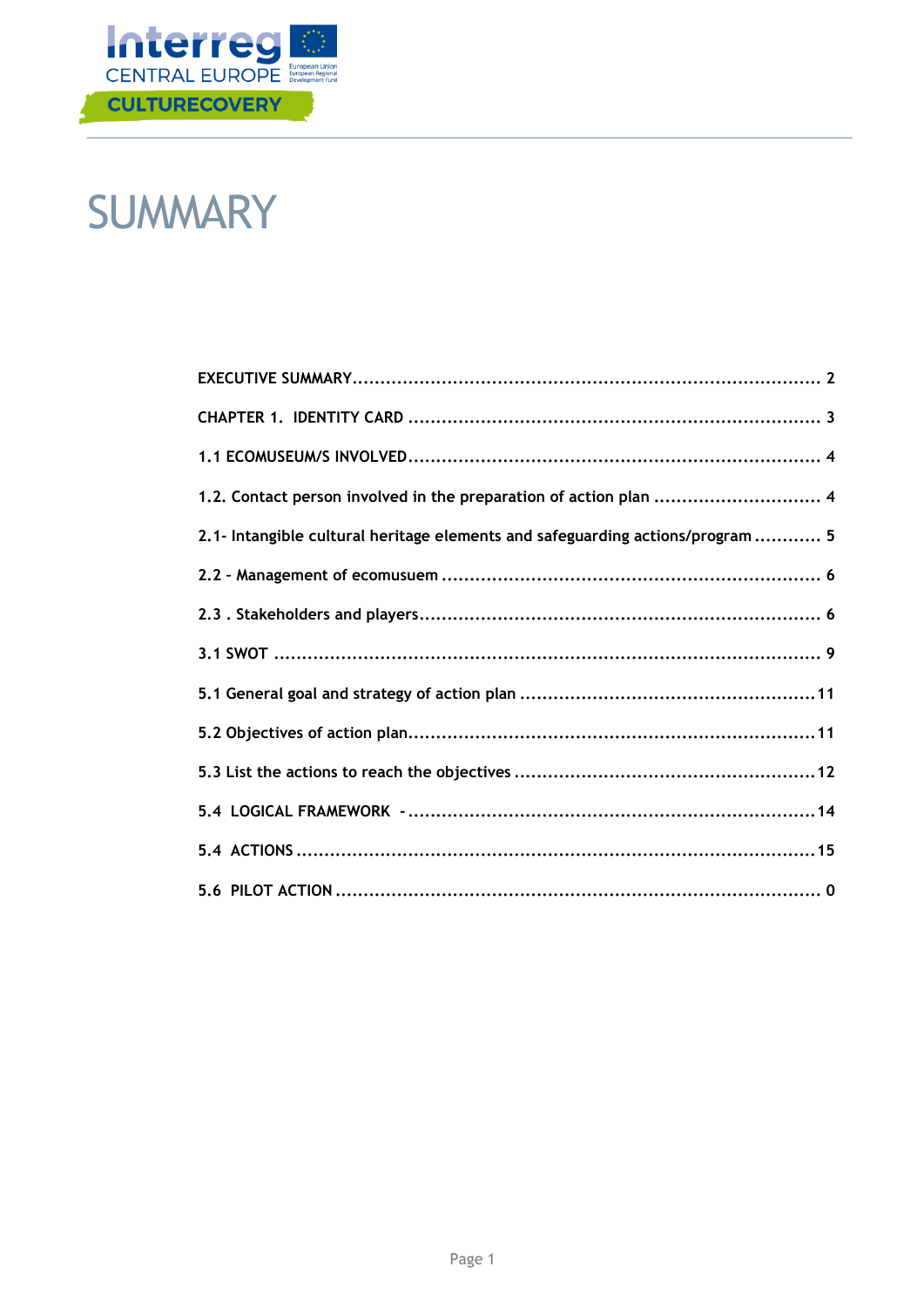

## <span id="page-2-0"></span>EXECUTIVE SUMMARY

Please add in the box below a short summary of max 1 pages in English language about your action plan, resuming with some lines the following main chapters of action plan, as following:

- Name of ecomuseum
- State of art (about 3/4 lines about the intangible culturale heritages elements and safeguarding actions/programm and management)
- Partecipatory approach (about max 3/4 lines) evidenced the main conclusions and results about partecipatory approach and workshops realized in CR project
- Action plan ecomusuem (about 10 lines about main goal, obiectives, actions, and some lines about the pilot action selected and that will be realized with CR)

#### Ecomuseum Mošćenička Draga

The first group consists of components "Inside the walls": four interpreting centers with permanent exhibitions in Brseč, Mošćenice, Mošćenička Draga and Trebišće. The second group of components "Outside the Walls" refers to various forms of interpretation of the territories, landscapes, urban and rural outdoor entities. The third component is called "Heritage Activism - a Living Heritage" which implies organizing various events, celebrations, a program of live history, educational activities, activities of lifelong learning and so on, based on the direct participation of participants in the experience of heritage.

Safeguarding actions are mostly directed in establishing management of Ecomuseum Mošćenička Draga, that consists of human capacities, putting content into function funding, promotional plan and consequently synergistic result of those elements. For this purpose components of Ecomuseum individually organize various project activities for different target groups and take part in different local and regional projects/initiatives.

Numerous entities are currently involved in the management of the intangible cultural heritage in the working area of Ecomuseum, starting with Municipality Mošćenička Draga and Mošćenička Draga Tourist Board to different local associations. Workshop gathered 14 participants, mostly from local community and few regional entities. Disscusion was focused on seeking ways to increase financial stability, methods to increase community interest and participation and new or upgraded methods of promotional activities. Various contents related to local ICH interpreted in a multimedia totem will directly benefit to the the greater production, use and dissemination of ICH knowledge.

The activity that we will contribute to the above goals is pilot activity of recovery, promotion and transfer of knowledge about ICH through creation of multimedia reconstruction of tradition. Intention ist to create the contents that will be uploaded in 2 multimedia totems to present ICH to wide community in the public spaces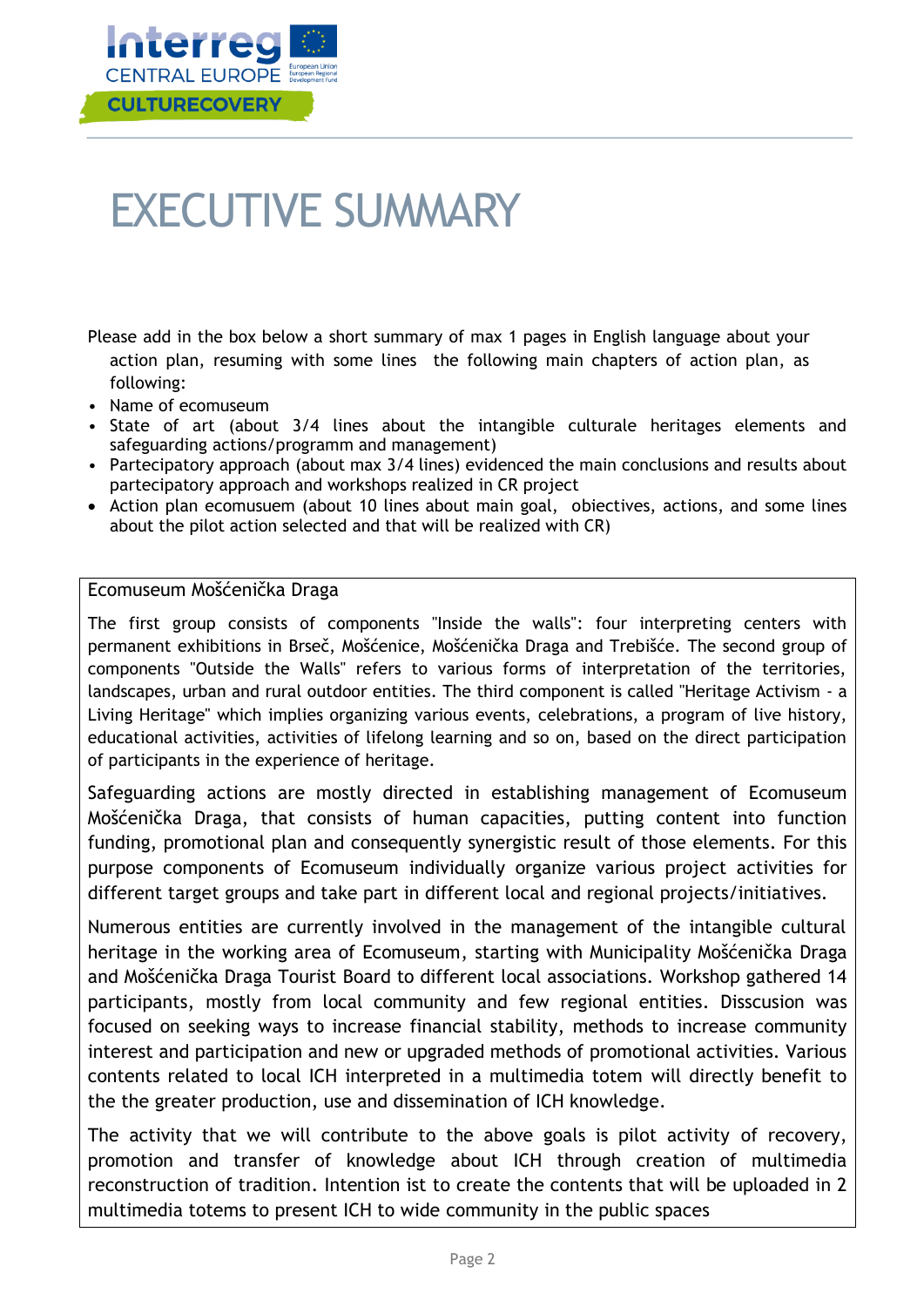

Creation of multimeda content will include experts from the field of ICH and external experts for the development of multimedia content. Target group is general public (youth, local community, tourists).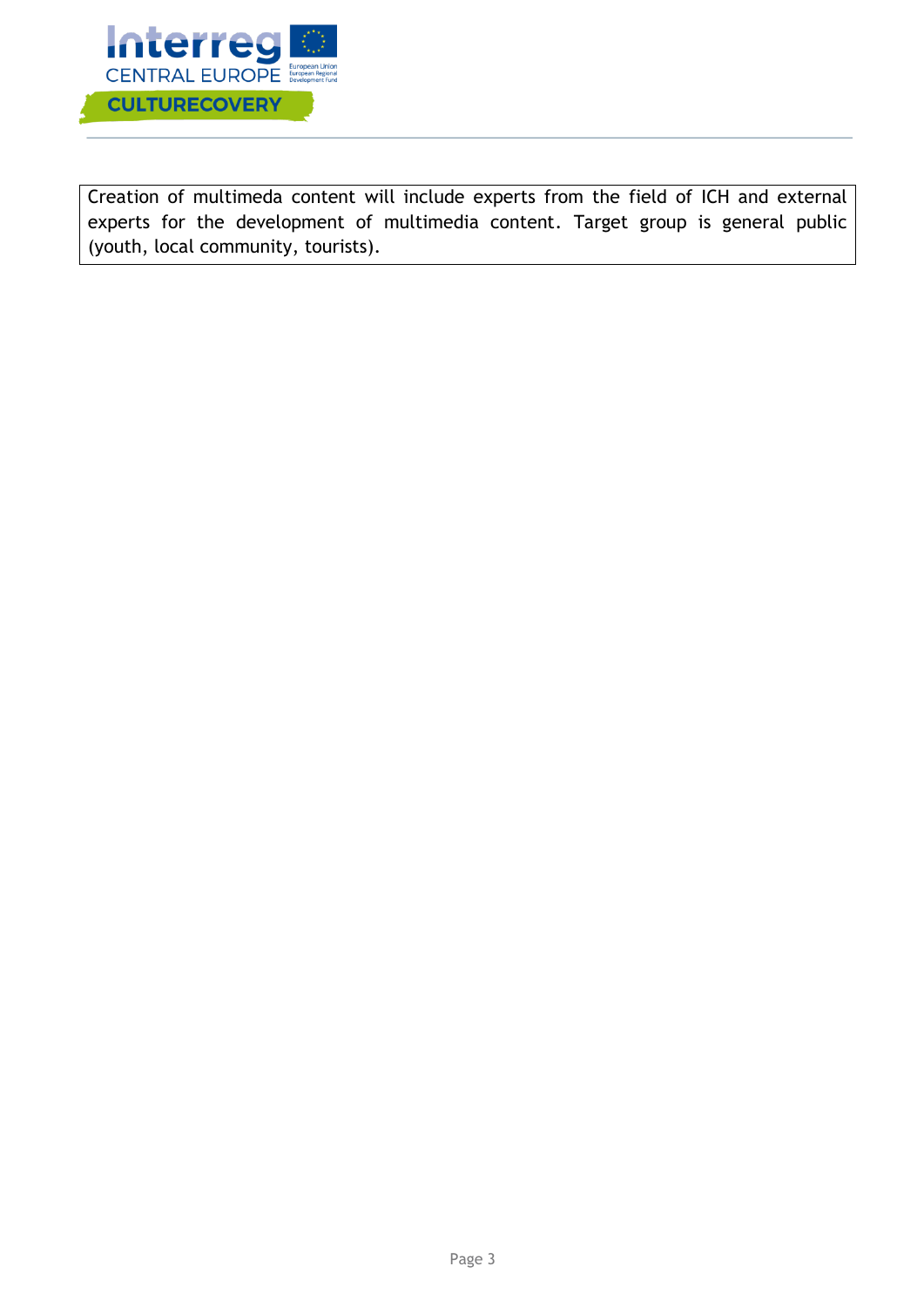

## CHAPTER 1. IDENTITY CARD

### <span id="page-4-0"></span>**ECOMUSEUM/S INVOLVED**

Name

Ecomuseum Mošćenička Draga

Location

Trg slobode 7, Mošćenička Draga

Website

-

Body involved in the management of ecomusuems

Municipality of Mošćenička Draga

## <span id="page-4-1"></span>**Contact person involved in the preparation of action plan**

Name and surname

#### Robert Mohović

Body /entity / ecomuseum

Ecomuseum Mošćenička Draga

E-mail, phones and other contacts

[mohovic@pfri.hr](mailto:mohovic@pfri.hr)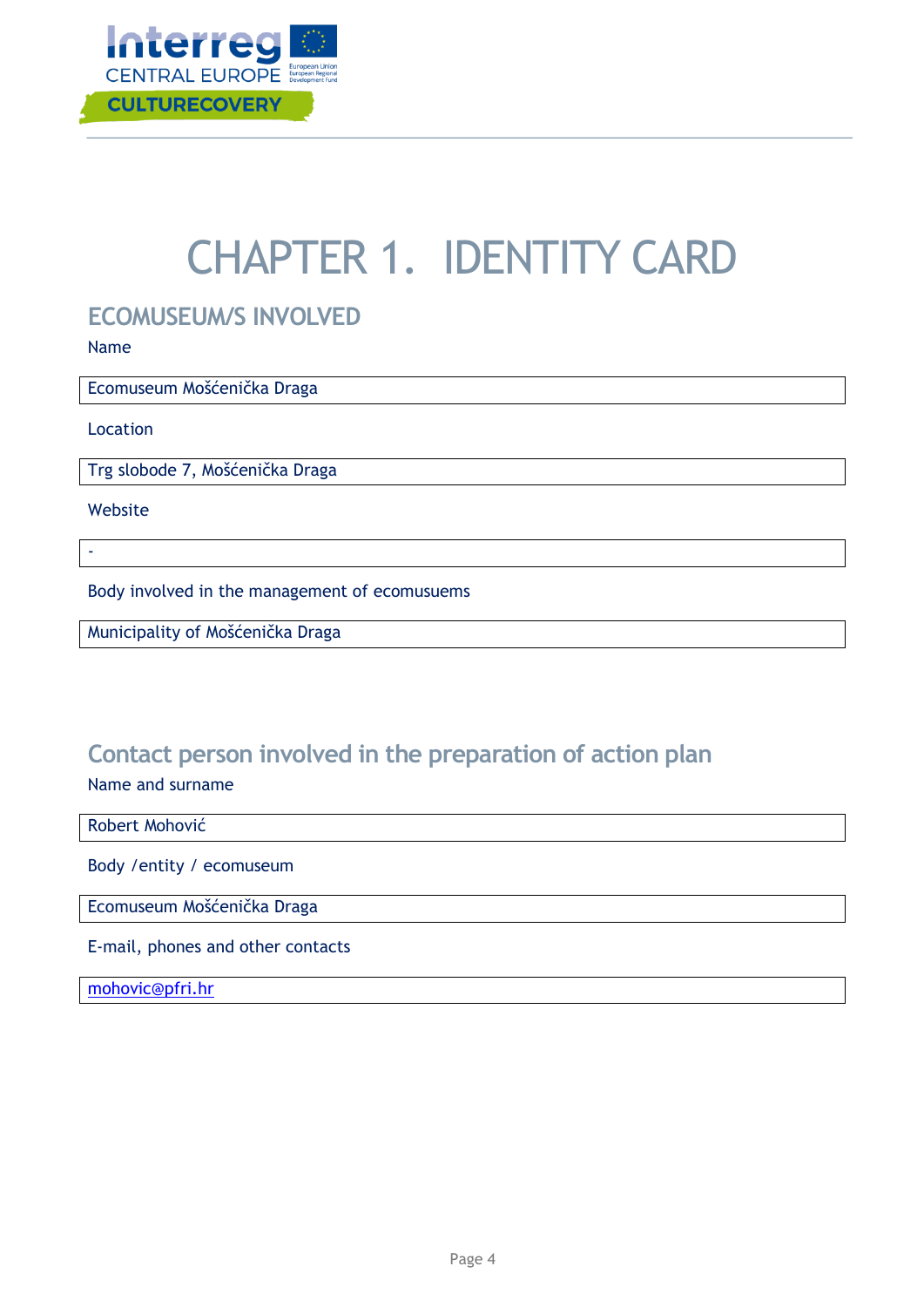

# CHAPTER 2. STATE OF ART

## <span id="page-5-0"></span>2.1- Intangible cultural heritage elements and safeguarding

#### actions/program **(**cfr. WP T.1 – D.T.1.1.1)

Please describe in synthesis the state of art about actions or programs aimed at preservation, recovery and promotion of intangible cultural heritage and to make a picture of various methods and approaches used by particular ecomuseums; in synthesis describe the situation and approach about preservation, recovery and promotion of ICH. (Evidence also the potential of ICH in the area of ecomuseum )

(*max 2.000 signs*)

The components of the Ecomuzeja MD are divided into three groups.

The first group consists of components "Inside the walls": four interpreting centers with permanent exhibitions in Brseč, Mošćenice, Mošćenička Draga and Trebišće.

The second group of components "Outside the Walls" refers to various forms of interpretation of the territories, landscapes, urban and rural entities "outdoors": those are number of shorter and longer hiking, hiking and hiking trails, old paths and paths that are places of interpretation of various heritage themes.

The third component is called "Heritage Activism - a Living Heritage" which implies organizing various events, celebrations, a program of live history, educational activities, activities of lifelong learning and so on, based on the direct participation of participants in the experience of heritage.

-maritime heritage: festivals and regattas of traditional sailing boats have been organized as well as exhibitions and presentations of traditional fishing, seafaring and shipbuilding skills (workshops of traditional skills).

-dialect preservation: school teacher have native teaching (theatre shows on local dialect with children); a member of a local association has a dialectal creative workshop in the library of Mošćenička Draga

-Mediterranean diet: there is a program dedicated to the Kvarner shrimp that involves local restaurants that offer this delicacy.

-carnival customs:- for 40 years there is a tradition of public Carnival burning on Ash Wednesday; a carnival board organizes large groups of masked members of the community that go on Saturday before Ash Wednesday to every house in the region to collect eggs

-mythological history: guided tours organized by a local tourist agency that combine a theatre show with a mythological theme and a lunch (typical dishes like minestrone).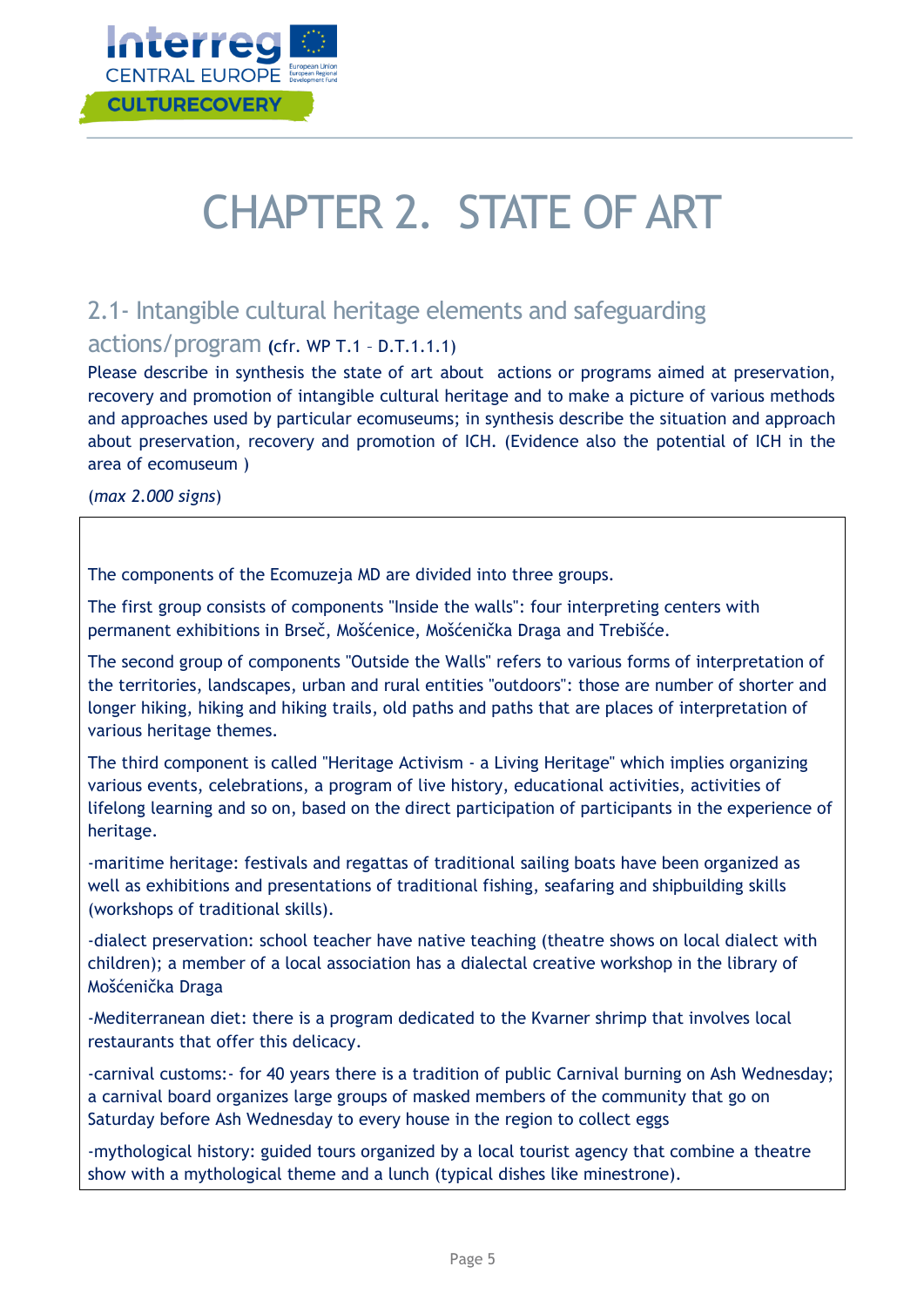

## <span id="page-6-0"></span>2.2 – Management of ecomusuem **(**cfr. WP T.1 – D.T.1.1.1)

Please describe in synthesis analysis of current ecomuseum management system and assessment of its effectiveness and efficiency, with also indications about the actual state of art, approach used, points of strength and weakness.

(*max 2.000 signs*)

The establishment of the Ecomuseum Mošćenička Draga is the result of multiannual work on the realization of the project by its founders: Chakavian Association of Mošćenička Draga, District of Mošćenička Draga, Mošćenička Draga Tourist Board and the Nature Park Učka. The Ecomuseum consists of four centres: MošćeničkaDraga, Mošćenice, Brseč and Trebišća.

Ecomuseum is NGO by its legal status and its body governing Ecomuseum is Executive board, that consists of 9 members. Members are elected by all ecomuseum partners. All ecomuseum partners participate in the decision-making process, that consists of accepting annual plans / reports, accepting strategies, accepting new partners ecc.

The main issue in the terms of management is that there is no person employed. It would be imperative that at least one person regularly deal with the e-commerce, as this is the only way to ensure regular updating of the contents of the exhibition, taking care of the environment and promoting the ecomuseum in the local, regional and national area.

## <span id="page-6-1"></span>**2.3 . Stakeholders and players**

Please describe in synthesis the main stakeholders, players and in general bodies, entities etc that actual manage the ICH, other than stakeholders and players that could influence the models and methods of conservation, valorisation and preservation of ICH . (*max 2.000 signs*)

Numerous entities are currently involved in the management of the intangible cultural heritage in the working area of Ecomuseum. Those are Municipality Mošćenička Draga , Chair of the Chakavian Parliament Mošćenička Draga , Učka Nature Park, Mošćenička Draga Tourist Board, Association Jenio Sisolski, Association Kandalora, Association of inhabitants of Brseč, Association of inhabitants of Kraj, Italian community of Mošćenička Draga, private sector and citizens. The community is interested especially because this reflects on the tourist offer that represents a strong income for the local community. Besides that, the bearers of the skills, especially connected to the maritime heritage, are glad to participate in the programs. Also, there are also members of local associations, teachers who support native teaching, local inhabitants who participate in the events

Secondary stakeholders supporting the work, also potential longterm partners, are Maritime and Historical Museum of Croatian Littoral Rijeka, The Natural Science Museum of Rijeka, Kvarner Tourist Board, Conservation Department, Rijeka, Association Dragodid, Ministry of Culture of the Republic of Croatia and Ministry of Tourism of the Republic of Croatia.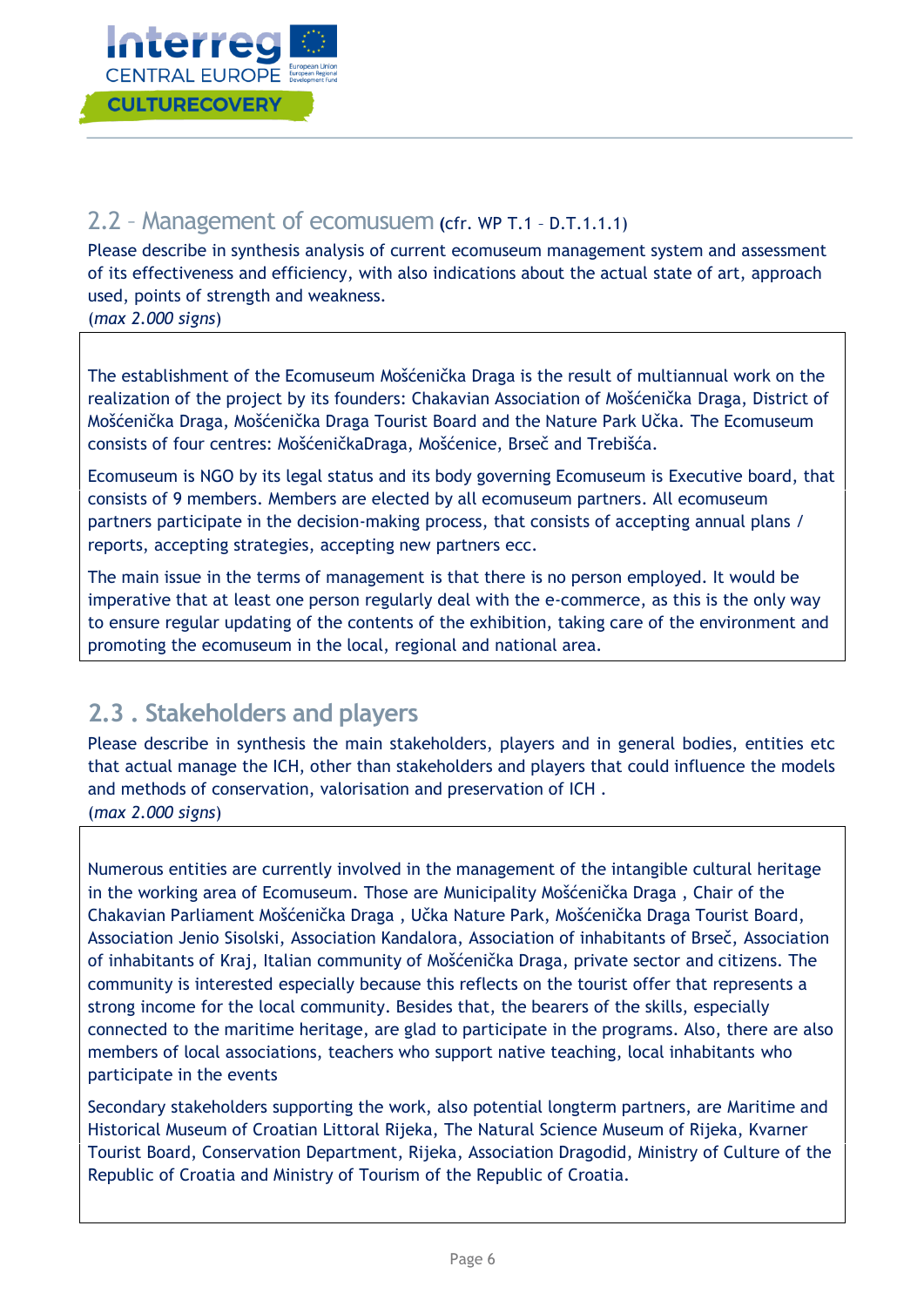

## CHAPTER 3. PARTECIPATORY APPROACH

#### **3.1 Evidenced the Main conclusion and results of participatory approach in terms of innovative methods of preservation and performing Intangible Cultural Heritage and planning for their application**

Please describe the main goal and conclusion of workshops realized evidenced in particular:

- **a-** What innovative methods of preservation and recovery of intangible cultural heritage based on creative industry and informtion and communication technologies ? please describe in sythesis
- **b-** What Best Practices on ecomuseum intangible cultural heritage could be used as inspiration ? please describe in sythesis

Local immaterial cultural heritage will be presented on multimedial totems, which aims to combine and coordinate the use of new information technologies in order to better promote the territory and provide easier access to information. Content will be visually and interactively designed in such a way as to instigate a memory recovery in the visitor, stimulate emotions and thinking. We will use different creative industries – both local, traditional and modern, visual creative industries to make an output that will show the interlace between the old, primordial and new. Multitouch applications will offer the option of attractive immaterial cultural heritage presentations - picture, video material, PDF brochure, existing web content with interaction with user ecc.

We are not familiar with other turistic destination having similar multimedial solutions for preservation of immaterial cultural heritage. We can look up to various regional museums having good multimedial solutions for presentation of content. Example is The Apoksiomena Museum in Mali Lošinj, that is exceptional in several respects. Compared to other museums, it is unusual for having only one artifact, while others are counted in hundreds or thousands. The museum is conceived as a passage through a variety of space experiences, each of which allows access to one of the many layers of the story, until finally the only Apoxyomenon statue, which is the central point of the setting.

#### **3.2 Evidence the main results and conclusion of workshops in terms of existing individual offers and development of integrated offers within traditional tourism offer**

Workshop gathered 14 participants from local community, representatives of local museums, NGOs, Tourist board Mošćenička Draga, but also from Faculty of social sciences and humanities (Zagreb). There was discussion dealing with significant issues of the Ecomuseum Mošćenička Draga:

financial instability: ticket (yes or no and price – laws in collision, complicated regulations for associations, if we collect contributions,there is no income at all) - solution might be to have a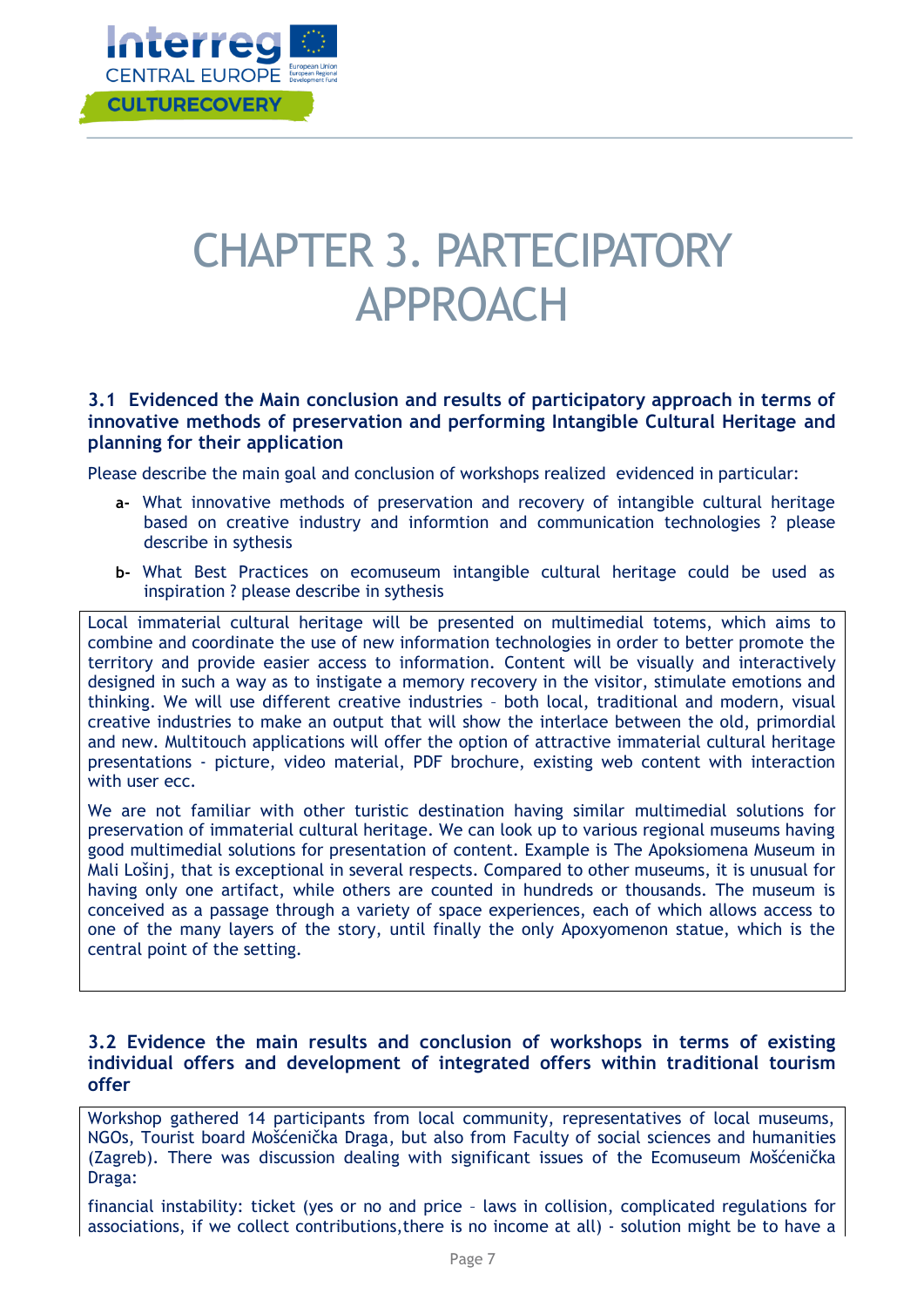

moderate ticket fee or to let the people who pay the annual membership to the Ecomuseum to come to the Interpretation center as many times they want (motivation to become a member);

lack of community interest (even if they are payed to help during events): solution could be to adapt museums content to the needs of the community;

not enough promotional activities: an internet platform is to be created soon that would promote all the activities on the territory of the Municipality;

suggestion of possible management models: one solution could be to give the Ecomuseum to a concessionaire (job opportunity for young entrepreneurs) or to have the public-private partnership (the model should be discussed and elaborated with local authorities, there is no instant solution that can be applied immediately).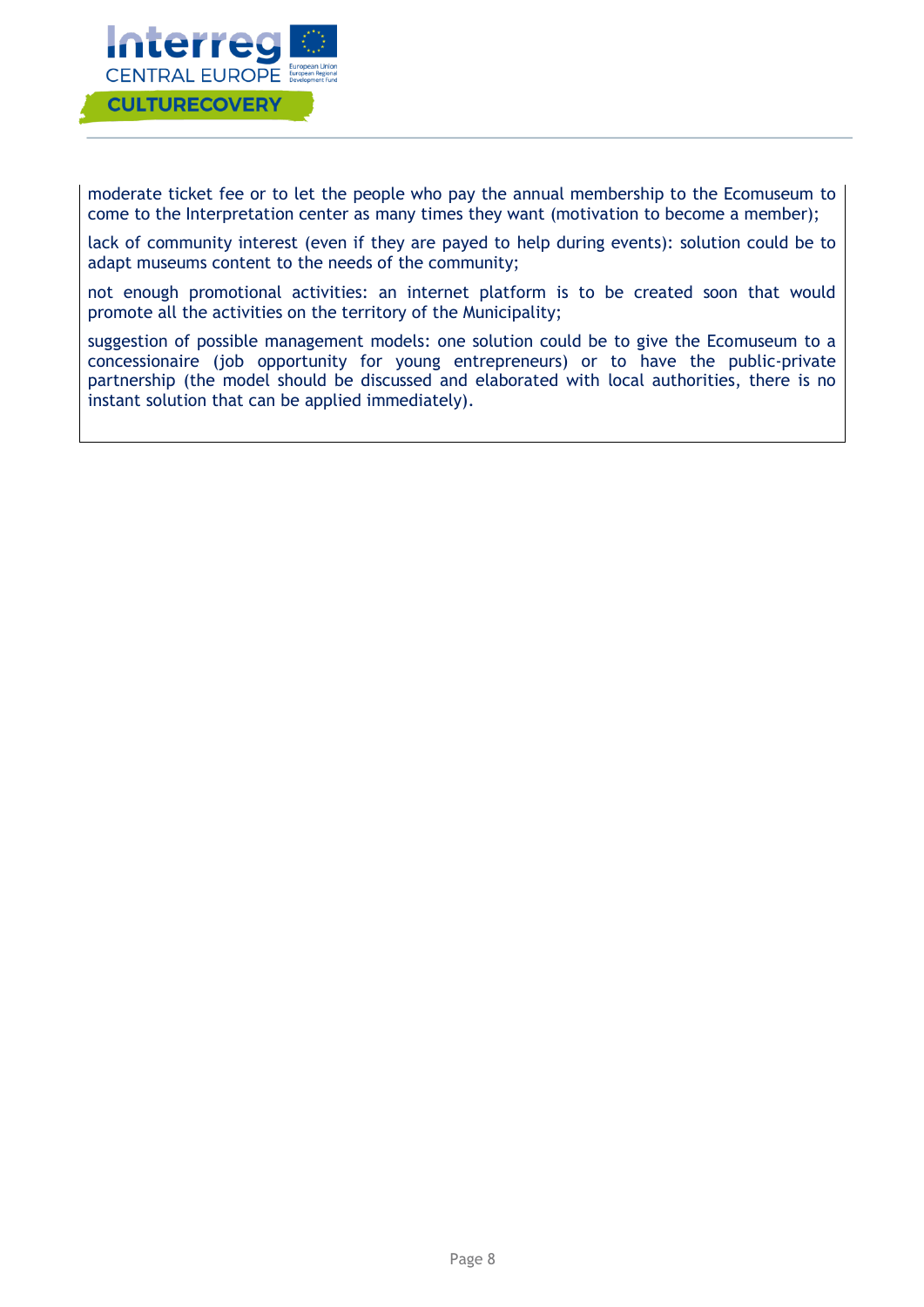

## CHAPTER 4. SWOT ANALYSIS

### <span id="page-9-0"></span>**3.1 SWOT**

Please fulfill the following table with the indication of the main point of **Strengths, Weaknesses, Opportunities, Threats: (MAX 1 PAGE)** 

| <b>Strengths</b>                                                                                                                                                                                                                                                                                                                                                                                                                                                                                                                                                                                                                                                                                                                              | <b>Weaknesses</b>                                                                                                                                                                                                                                                                                                                                                                                                                                                                                                                                              |  |
|-----------------------------------------------------------------------------------------------------------------------------------------------------------------------------------------------------------------------------------------------------------------------------------------------------------------------------------------------------------------------------------------------------------------------------------------------------------------------------------------------------------------------------------------------------------------------------------------------------------------------------------------------------------------------------------------------------------------------------------------------|----------------------------------------------------------------------------------------------------------------------------------------------------------------------------------------------------------------------------------------------------------------------------------------------------------------------------------------------------------------------------------------------------------------------------------------------------------------------------------------------------------------------------------------------------------------|--|
| -numerous natural, cultural and historical<br>values<br>-preserved landscape and cultural<br>monuments<br>-research and publicized work,<br>presentations, exhibitions of local history,<br>local culture<br>-cooperation between local association,<br>authorities and tourist board<br>-tourism (many people employed in this<br>sector)<br>-good reception of the presentation of<br>maritime culture so far<br>-membership in the Association of<br><b>Mediterranean Maritime Museums</b><br>-awarded by the Kvarner tourist board for<br>the preservation and promotion of the<br>maritime heritage of the Kvarner region<br>and for the organization of the 9th Review<br>and regatta of traditional sailing boats<br>Mala barka (2017) | -lack of people interested in joining local<br>associations that deal with heritage<br>preservation<br>-lack of visual identity that every<br>stakeholder or partner would use when<br>referring to the Ecomuseum<br>-no presence on social media, no own<br>website<br>-no employees (mostly voluntary work)<br>-lack of professionals (museum workers,<br>curators)<br>-outdated promotional material<br>-lack of souvenirs and yearlong tourist<br>offer<br>-problems with the registration of eco-<br>museum (legal framework)<br>-problems with financing |  |
| , Opportunities                                                                                                                                                                                                                                                                                                                                                                                                                                                                                                                                                                                                                                                                                                                               | <b>Threats</b>                                                                                                                                                                                                                                                                                                                                                                                                                                                                                                                                                 |  |
| -increased demand for productsof special<br>interest and new destinations<br>-possibility of creating innovative and<br>creative tourist products - creating a<br>unique tourist destination (sea and<br>mountains in the same region)<br>-new trends in preserving and presenting<br>(transferring) own tradition and heritage in<br>accordance with the sustainable<br>development of a destination<br>-cooperation with similar destinations and                                                                                                                                                                                                                                                                                           | -financial problems (impossibility of<br>realization of planned programs and<br>activities)<br>-young generation that find no resources<br>for living and leave (go to bigger cities of<br>another country)<br>-loss of bearers<br>-unplanned construction that is not in<br>harmony with local architecture<br>-overconstruction<br>-nature devastation                                                                                                                                                                                                       |  |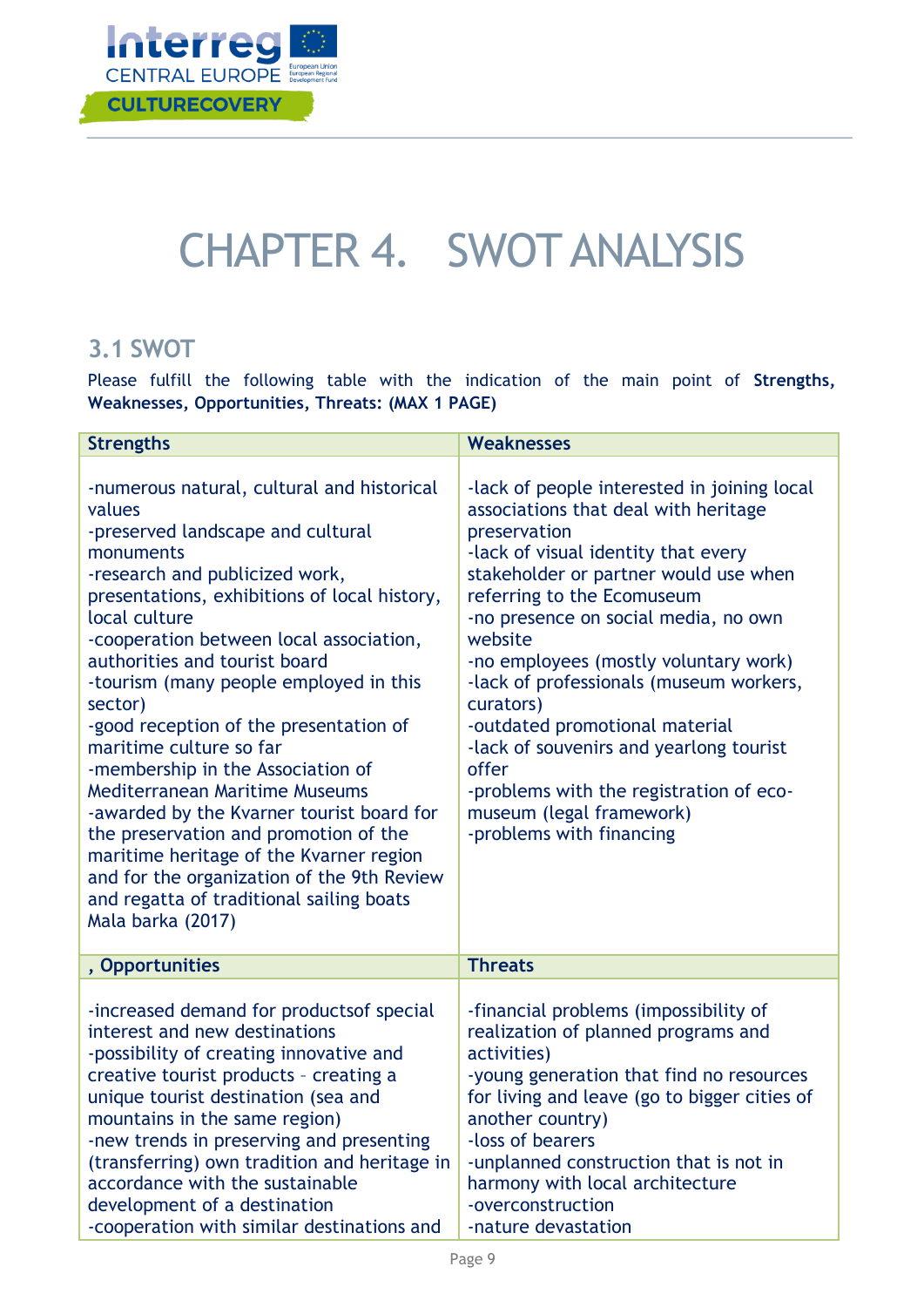

| other maritime regions<br>-development of specific forms of tourism<br>and specific interest connected to nature<br>-increased awareness of the importance of<br>protecting local culture and values, local<br>heritage and preserving its own uniqueness<br>-numerous possibilities of internet and<br>social media to promote local values,<br>tradition and local offer in general | -competition on the global market<br>-global financial crisis |
|---------------------------------------------------------------------------------------------------------------------------------------------------------------------------------------------------------------------------------------------------------------------------------------------------------------------------------------------------------------------------------------|---------------------------------------------------------------|
|---------------------------------------------------------------------------------------------------------------------------------------------------------------------------------------------------------------------------------------------------------------------------------------------------------------------------------------------------------------------------------------|---------------------------------------------------------------|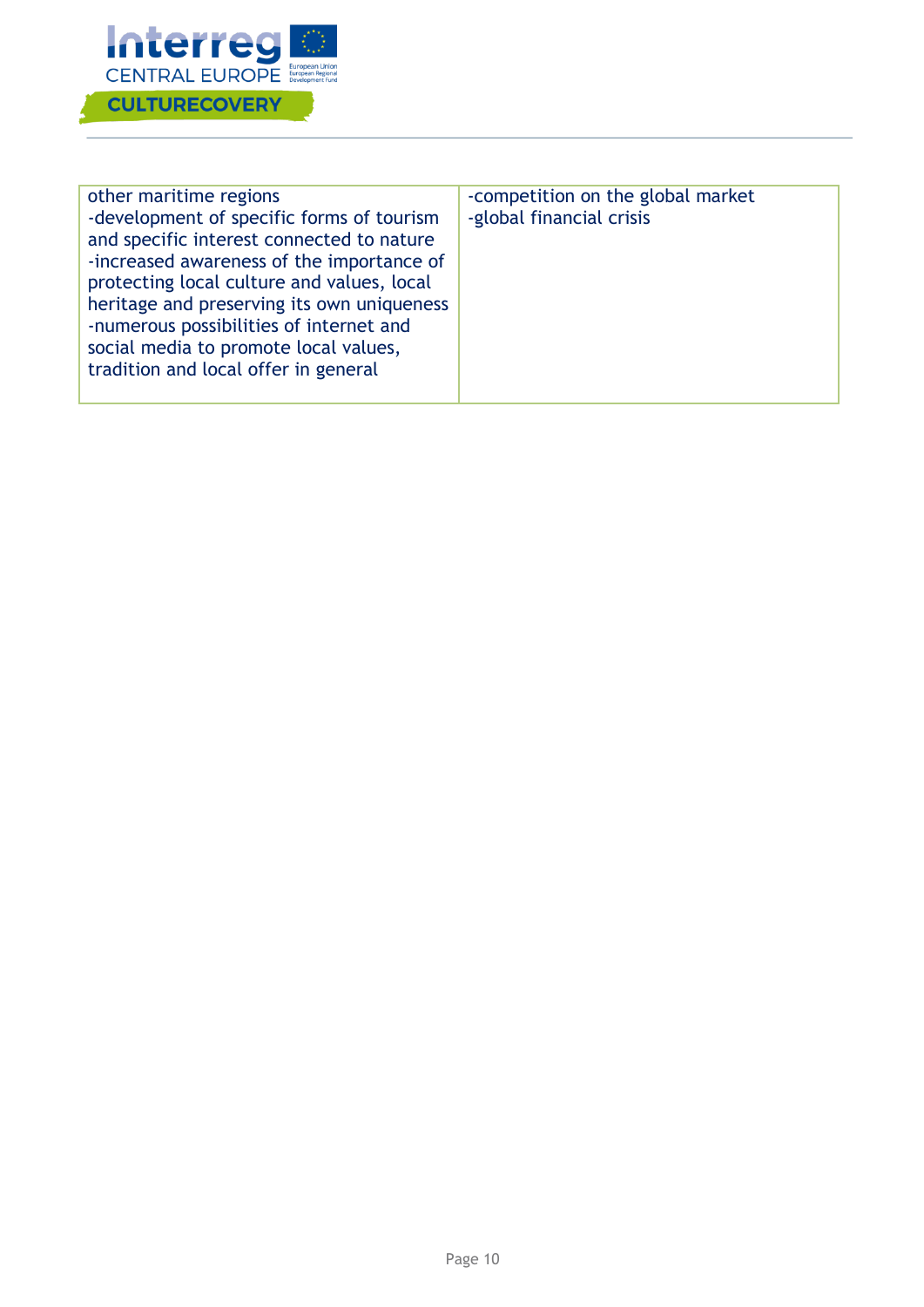

## CHAPTER 5. ACTION PLAN **ECOMUSUEMS**

#### **\* Guidelines**

### <span id="page-11-0"></span>**5.1 General goal and strategy of action plan**

The general goal of action plan is a sort of general strategy to fit the aim of action plan. It is one and general and strictly connected with the background . Evidenced also the main needs and main goal and the vision you are heading for as a desired state, so a sort of introduction evidences the reasons of action plan

Creating a space of valorised cultural heritage put in the service of sustainable community development and revitalization of its cultural identity

### <span id="page-11-1"></span>**5.2 Objectives of action plan**

Objectives are more specific . Consider ordering your work plan by "SMART" objectives: specific, measurable, achievable, realistic and, timely (or time-bound).

Evidence also if the objects are linked with the issues of project :

- *a) Effective and sustainable management*
- *b) Innovative preservation and recovery of Intangible Cultural Heritage through creative industry, and Information and Communication Technologies*
- *c) Integration of the offer based on local identity within the traditional tourism offer for responsible tourism purposes*

Specific goals are:

- Evaluation, preservation, interpretation and presentation of the local cultural heritage and transfer of the traditional skills
- Systematic awareness and education of the local population for the process of appropriate and sustainable use of local natural and cultural heritage to create value added.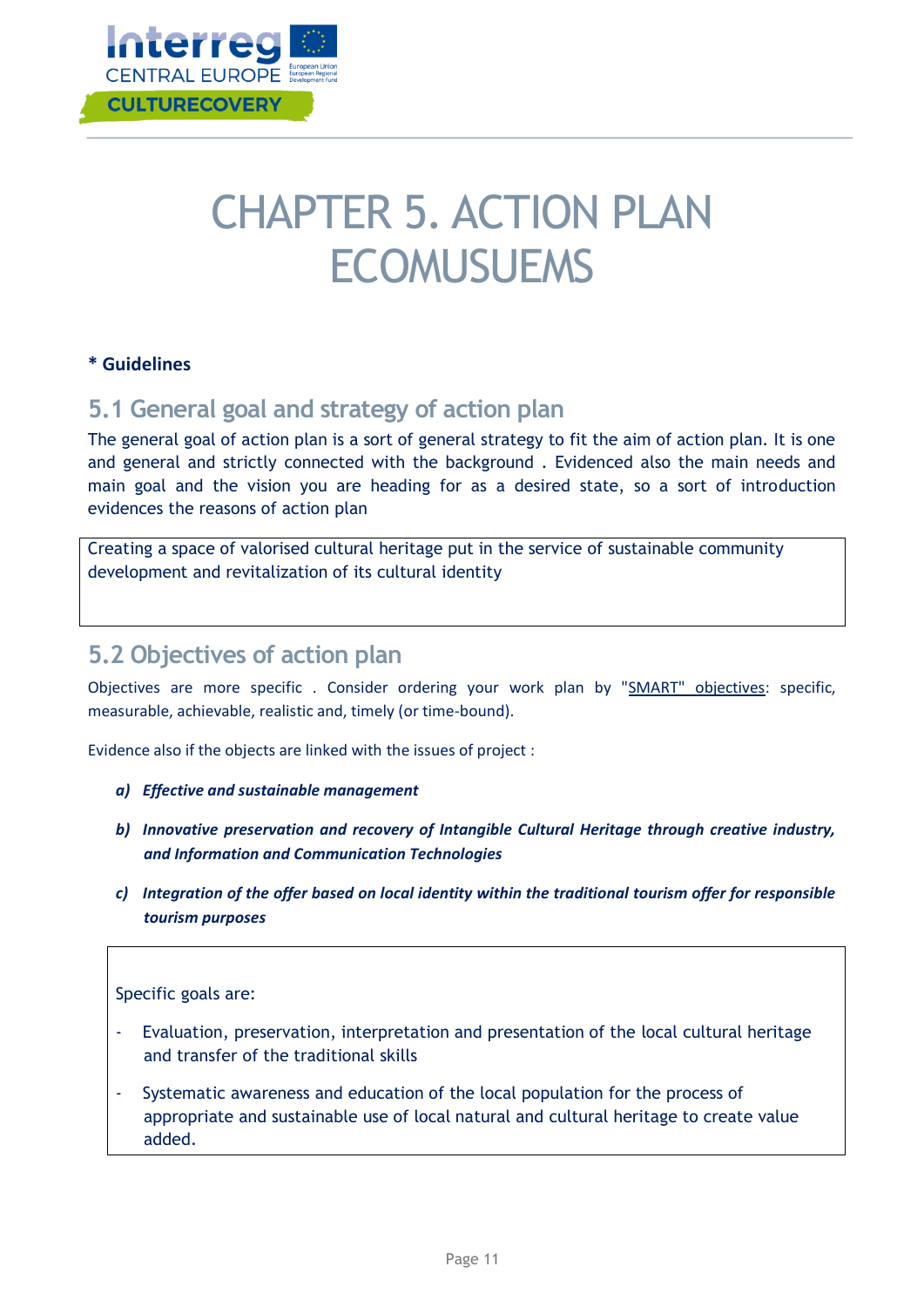

## <span id="page-12-0"></span>**5.3 List the actions to reach the objectives**

For each objective one or more actions could be needs. Each actions could be articulated in phase or steps actions, together with the identification of resources, people /stakeholders / players involved and timing to realize the action. Please identify also if the actions proposed could be connected with some best practieses , if yes, please describe the best practieses. (*Full fill the schemes below)*

| Objective 1 - Evaluation, preservation, interpretation and presentation of the local cultural<br>heritage and transfer of the traditional skills |                                                                                                                                                                                                                                                                                                                        |  |  |  |
|--------------------------------------------------------------------------------------------------------------------------------------------------|------------------------------------------------------------------------------------------------------------------------------------------------------------------------------------------------------------------------------------------------------------------------------------------------------------------------|--|--|--|
|                                                                                                                                                  |                                                                                                                                                                                                                                                                                                                        |  |  |  |
| <b>SMART objectives</b>                                                                                                                          |                                                                                                                                                                                                                                                                                                                        |  |  |  |
| The specific outcome that you want?                                                                                                              | -enrichment of the tourist offer (cultural<br>tourism)<br>-develop in disseminating knowledge and good<br>practices for the transmission of heritage<br>values<br>- integrate the intangible cultural heritage of<br>development policy at the local level<br>- develop innovative models on ICH<br>presentation (ICT) |  |  |  |
| How will you measure this?                                                                                                                       | Number of new products and services<br>presenting ICH                                                                                                                                                                                                                                                                  |  |  |  |
| How much change do you expect?                                                                                                                   | 5 new products                                                                                                                                                                                                                                                                                                         |  |  |  |
| When will this change occur?                                                                                                                     | 5-2019                                                                                                                                                                                                                                                                                                                 |  |  |  |
| Actions to reach the objectives 1                                                                                                                |                                                                                                                                                                                                                                                                                                                        |  |  |  |
| 1.1 Marking cultural walks                                                                                                                       |                                                                                                                                                                                                                                                                                                                        |  |  |  |
| 1.2 Preservation and promotion of ICH trough ICT and creative industry - multimedial totems                                                      |                                                                                                                                                                                                                                                                                                                        |  |  |  |
| 1.3 Didactic sheme with "mobile didactic showcase"                                                                                               |                                                                                                                                                                                                                                                                                                                        |  |  |  |
|                                                                                                                                                  |                                                                                                                                                                                                                                                                                                                        |  |  |  |
| Notes (Optional)                                                                                                                                 |                                                                                                                                                                                                                                                                                                                        |  |  |  |
|                                                                                                                                                  |                                                                                                                                                                                                                                                                                                                        |  |  |  |

| Objective 2 - Systematic awareness and education of the local population for the process of<br>appropriate and sustainable use of local natural and cultural heritage to create value added |                                                                                                                                                                                                          |  |  |
|---------------------------------------------------------------------------------------------------------------------------------------------------------------------------------------------|----------------------------------------------------------------------------------------------------------------------------------------------------------------------------------------------------------|--|--|
| <b>SMART objectives</b>                                                                                                                                                                     |                                                                                                                                                                                                          |  |  |
| The specific outcome that you want?                                                                                                                                                         | -strengthen shared responsibility for heritage<br>-stimulating quality and continuous information<br>to the public disclosure<br>-promoting the visibility of heritage in<br>Croatia and internationally |  |  |
| How will you measure this?                                                                                                                                                                  | Number of people involved in project activities<br>(workshops, final event, increase the number of<br>visitors of eco-museum)                                                                            |  |  |
| How much change do you expect?                                                                                                                                                              | 300                                                                                                                                                                                                      |  |  |
| When will this change occur?                                                                                                                                                                | $2 - 2021$                                                                                                                                                                                               |  |  |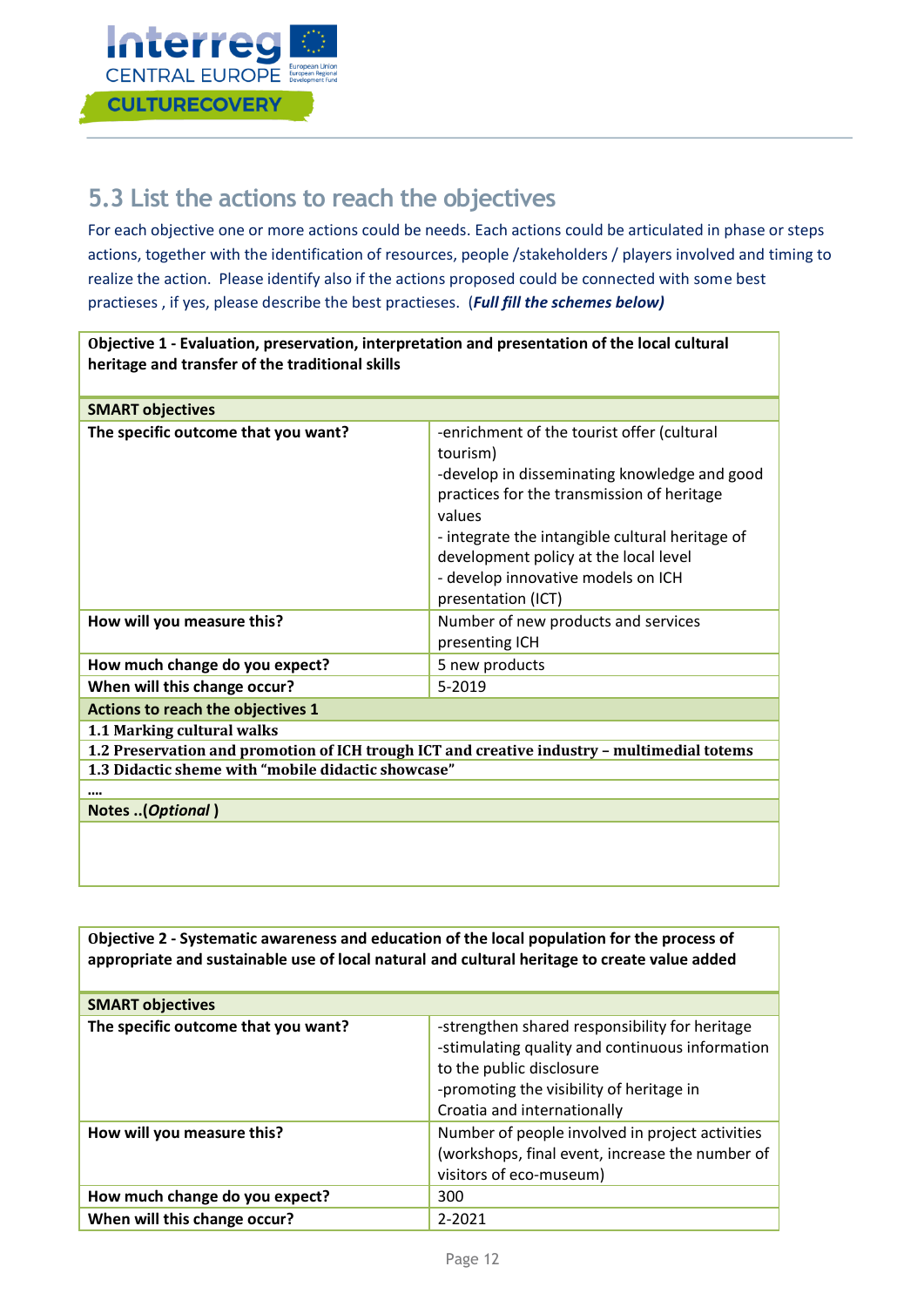

**Actions to reach the objectives 2**

**2.1 Introduction of didactic kit on ICH in schools + viral video**

**2.2 Promotion of events and content related to cultural heritage on the website**

**2.3 Conducting participatory workshops for local stakeholders**

**....** 

**Notes ..(***Optional* **)**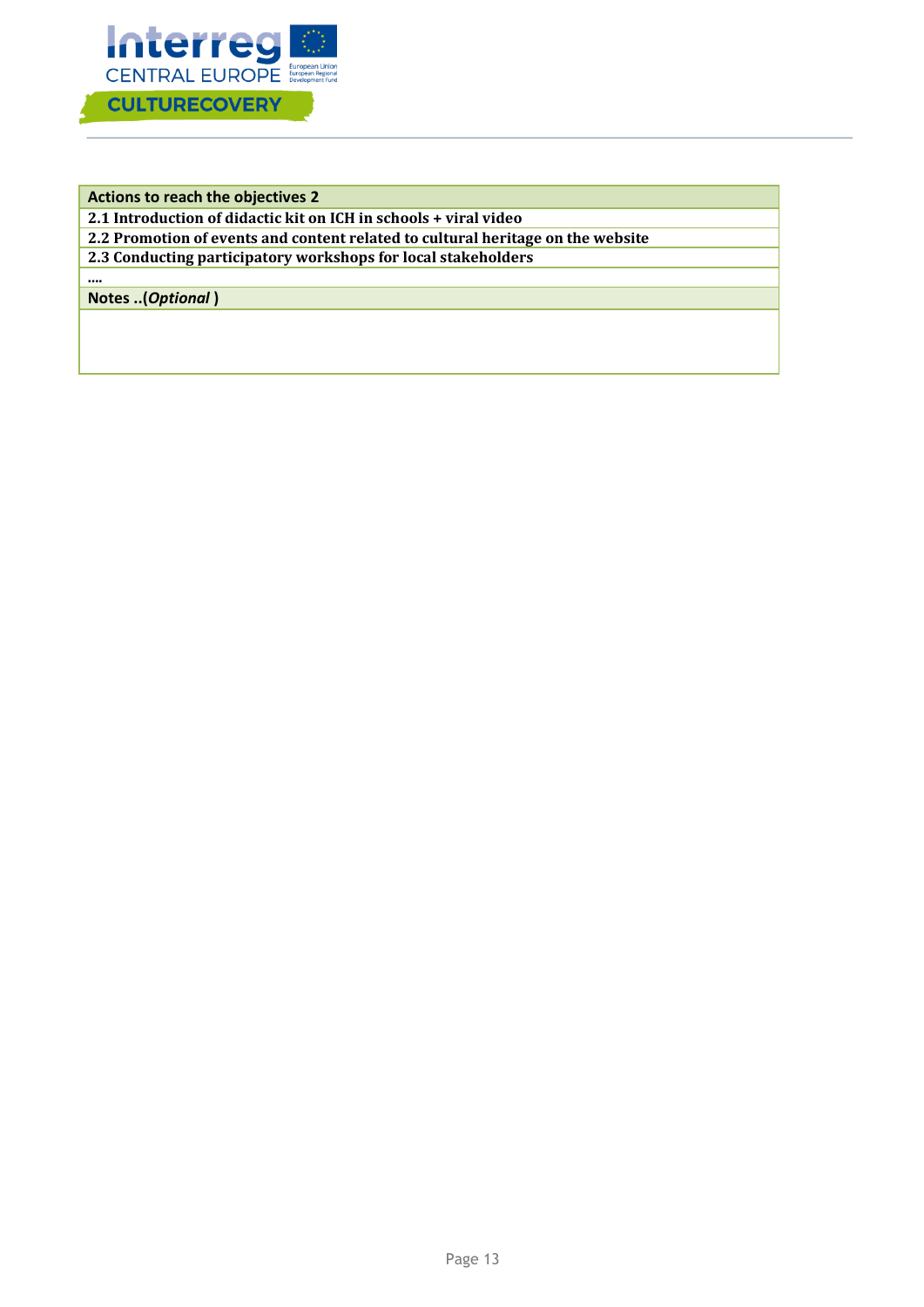

## <span id="page-14-0"></span>**5.4 LOGICAL FRAMEWORK -**

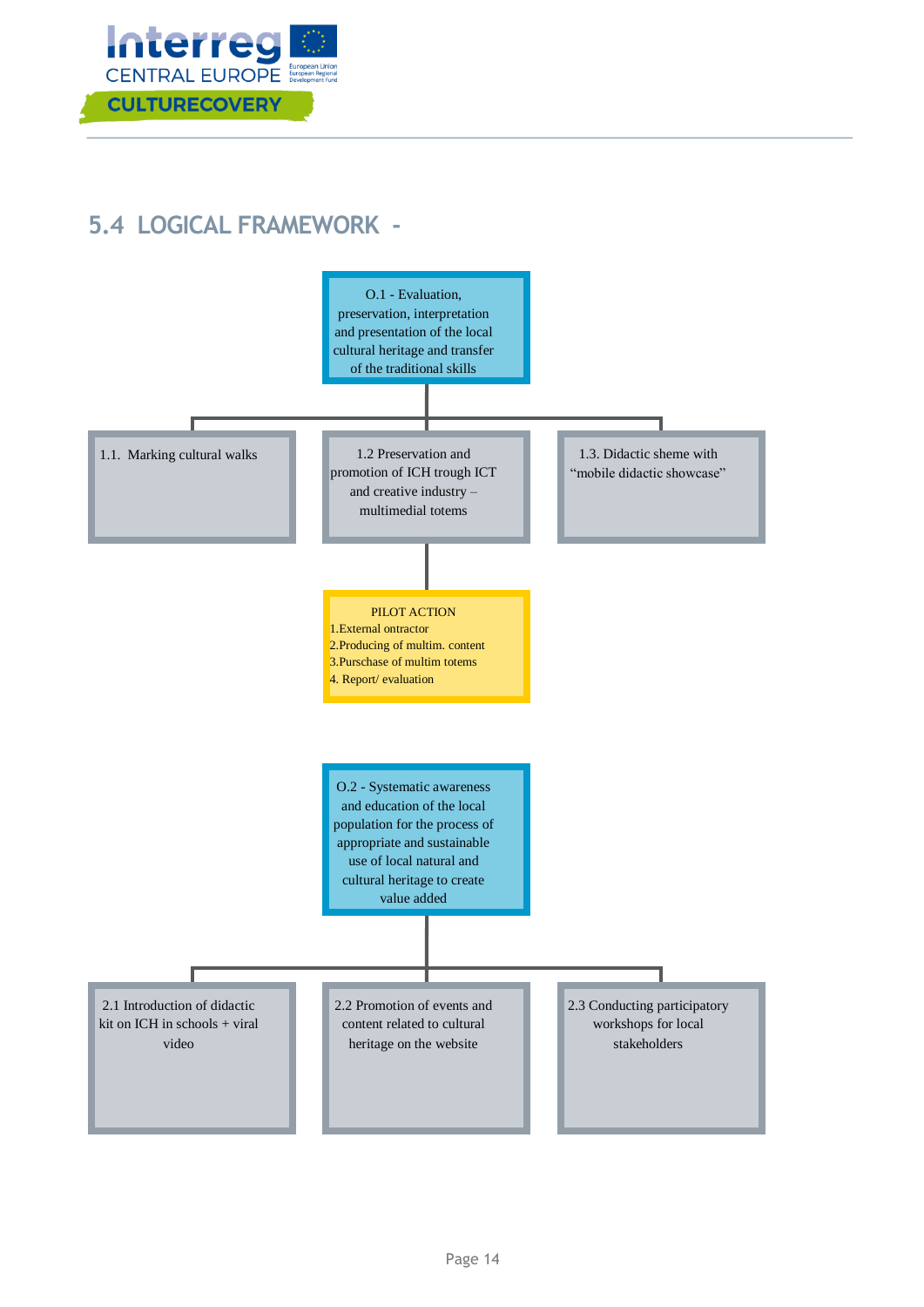

## <span id="page-15-0"></span>**5.4 ACTIONS**

| <b>Action 1.1 Marking cultural walks</b>                                                                                              |                                                                                                                                                                                                                                                                                               |  |  |
|---------------------------------------------------------------------------------------------------------------------------------------|-----------------------------------------------------------------------------------------------------------------------------------------------------------------------------------------------------------------------------------------------------------------------------------------------|--|--|
| <b>Objective 1.</b>                                                                                                                   | Evaluation, preservation, interpretation and<br>presentation of the local cultural heritage and<br>transfer of the traditional skills                                                                                                                                                         |  |  |
| Aim of actions (please evidences also the input<br>provided by workshop, participatory<br>approach, the origin of idea of action etc) | Recovery, promotion and transfer of knowledge<br>and skills through creation of cultural walks<br>supported by signs.                                                                                                                                                                         |  |  |
| <b>General description of tasks and activities to</b>                                                                                 | marking the path with interpretation panels                                                                                                                                                                                                                                                   |  |  |
| <b>Stakeholder and players to involve</b>                                                                                             | experts from the field heritage                                                                                                                                                                                                                                                               |  |  |
| <b>Target group</b>                                                                                                                   | broad public, tourists                                                                                                                                                                                                                                                                        |  |  |
| <b>Results and impact with the realisation</b>                                                                                        | Designed new product for interpretation of<br>ICH, allowing people and tourists to directly<br>practice local tradition in space.                                                                                                                                                             |  |  |
| Good practises to be use as example? If yes,<br>please specify                                                                        | The Nature Trail in Nature "Mlinar's Way" is a 3<br>km long circular path with ten points marked<br>with interpretive notes where the natural and<br>cultural phenomena of this region are shown in<br>an interesting and instructive way. The trail can<br>be walked by foot or MTB by bike. |  |  |
| Resources need (in $\epsilon$ ) amount estimate                                                                                       | 14.000                                                                                                                                                                                                                                                                                        |  |  |

| Action 1.2 Didactic sheme with "mobile diadactic showcase"                                                                            |                                                                                                                                                  |  |  |
|---------------------------------------------------------------------------------------------------------------------------------------|--------------------------------------------------------------------------------------------------------------------------------------------------|--|--|
| Objective 1.                                                                                                                          | Evaluation, preservation, interpretation and<br>presentation of the local cultural heritage and<br>transfer of the traditional skills            |  |  |
| Aim of actions (please evidences also the input<br>provided by workshop, participatory<br>approach, the origin of idea of action etc) | Recovery, promotion and transfer of knowledge<br>and skills through creation of Didactic sheme<br>with "mobile didactic showcase" (participative |  |  |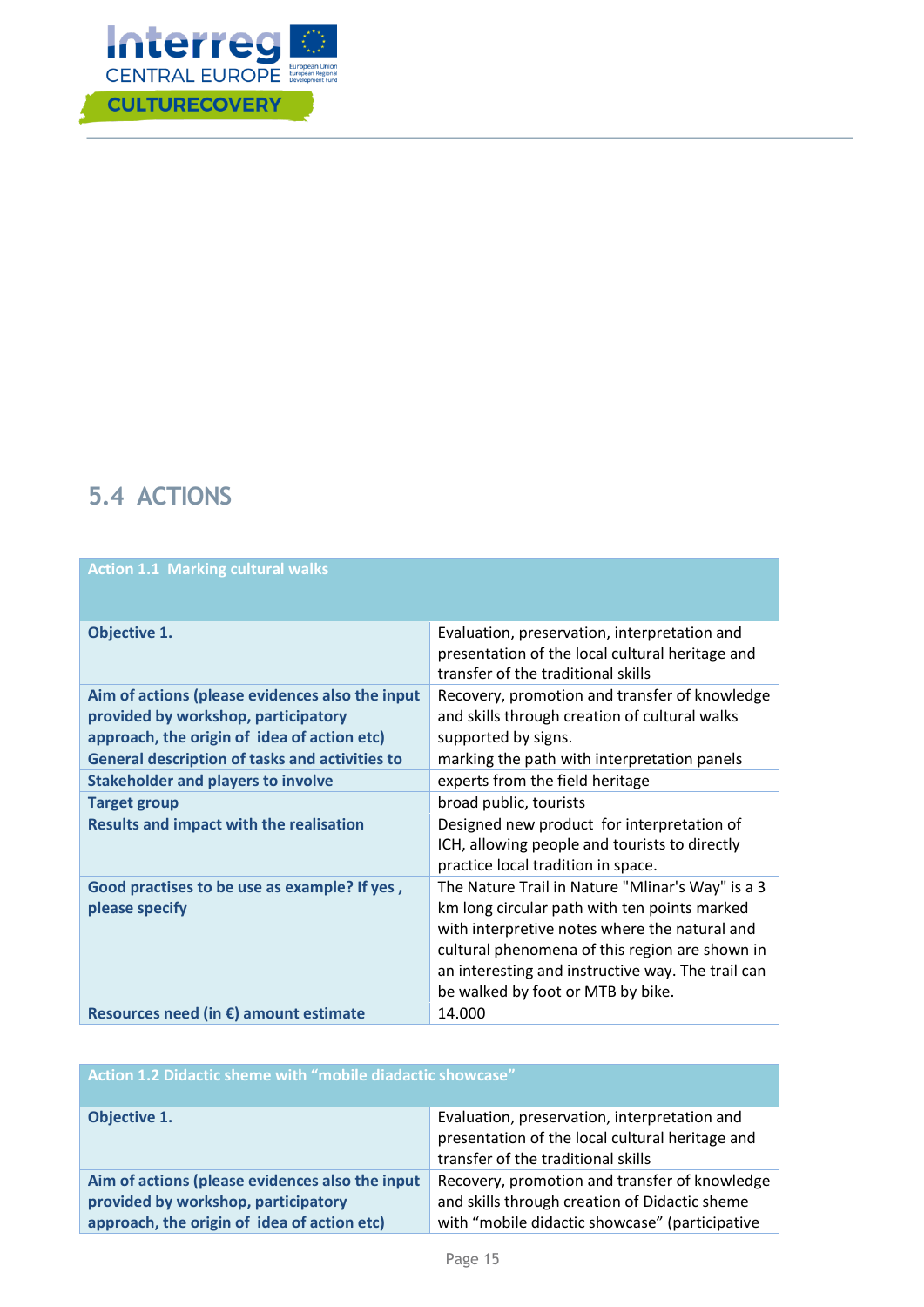

|                                                                | model).                                                                                                              |
|----------------------------------------------------------------|----------------------------------------------------------------------------------------------------------------------|
| <b>General description of tasks and activities to</b>          | Testing of 2 "mobile didactic showcases" on<br>traditional craft and skills addressed to local<br>schools            |
| <b>Stakeholder and players to involve</b>                      | experts from the field heritage, external<br>experts for the development of didactic<br>materials, school leadership |
| <b>Target group</b>                                            | Students (10-16)                                                                                                     |
| <b>Results and impact with the realisation</b>                 | Creation of participative model (2 days in<br>practice) for transfer of knowledge to younger<br>generations          |
| Good practises to be use as example? If yes,<br>please specify | $\overline{\phantom{a}}$                                                                                             |
| Resources need (in $\epsilon$ ) amount estimate                | 21.000,00                                                                                                            |

| Action 1.3 Preservation and promotion of ICH trough ICT and creative industry - multimedial<br>totems                                 |                                                                                                                                                                                      |  |  |
|---------------------------------------------------------------------------------------------------------------------------------------|--------------------------------------------------------------------------------------------------------------------------------------------------------------------------------------|--|--|
| <b>Objective 1.</b>                                                                                                                   | Evaluation, preservation, interpretation and<br>presentation of the local cultural heritage and<br>transfer of the traditional skills                                                |  |  |
| Aim of actions (please evidences also the input<br>provided by workshop, participatory<br>approach, the origin of idea of action etc) | Recovery, promotion and transfer of knowledge<br>and skills through creation of multimedia<br>reconstruction of tradition (multimedial<br>totems)                                    |  |  |
| <b>General description of tasks and activities to</b>                                                                                 | Creation of the contents to be uploaded in<br>2multimedia totems to present ICH to wide<br>community in the public spaces                                                            |  |  |
| <b>Stakeholder and players to involve</b>                                                                                             | experts from the field heritage, external<br>experts for the development of multimedia<br>content                                                                                    |  |  |
| <b>Target group</b>                                                                                                                   | General public                                                                                                                                                                       |  |  |
| <b>Results and impact with the realisation</b>                                                                                        | Various contents related to local ICH<br>interpreted in a multimedia totem, which<br>directly benefit to the the greater production,<br>use and dissemination of ICH knowledge.      |  |  |
| Good practises to be use as example? If yes,<br>please specify                                                                        |                                                                                                                                                                                      |  |  |
| Resources need (in €) amount estimate                                                                                                 | 15.000,00                                                                                                                                                                            |  |  |
| <b>Action 2.1 Introduction of didactic kit on ICH in schools</b>                                                                      |                                                                                                                                                                                      |  |  |
| <b>Objective 2.</b>                                                                                                                   | Systematic awareness and education of the<br>local population for the process of appropriate<br>and sustainable use of local natural and cultural<br>heritage to create value added. |  |  |

innovative way, thereby increasing its

**Aim of actions <b>The Eliast Contract Contract Contract** To present an intangible cultural heritage in an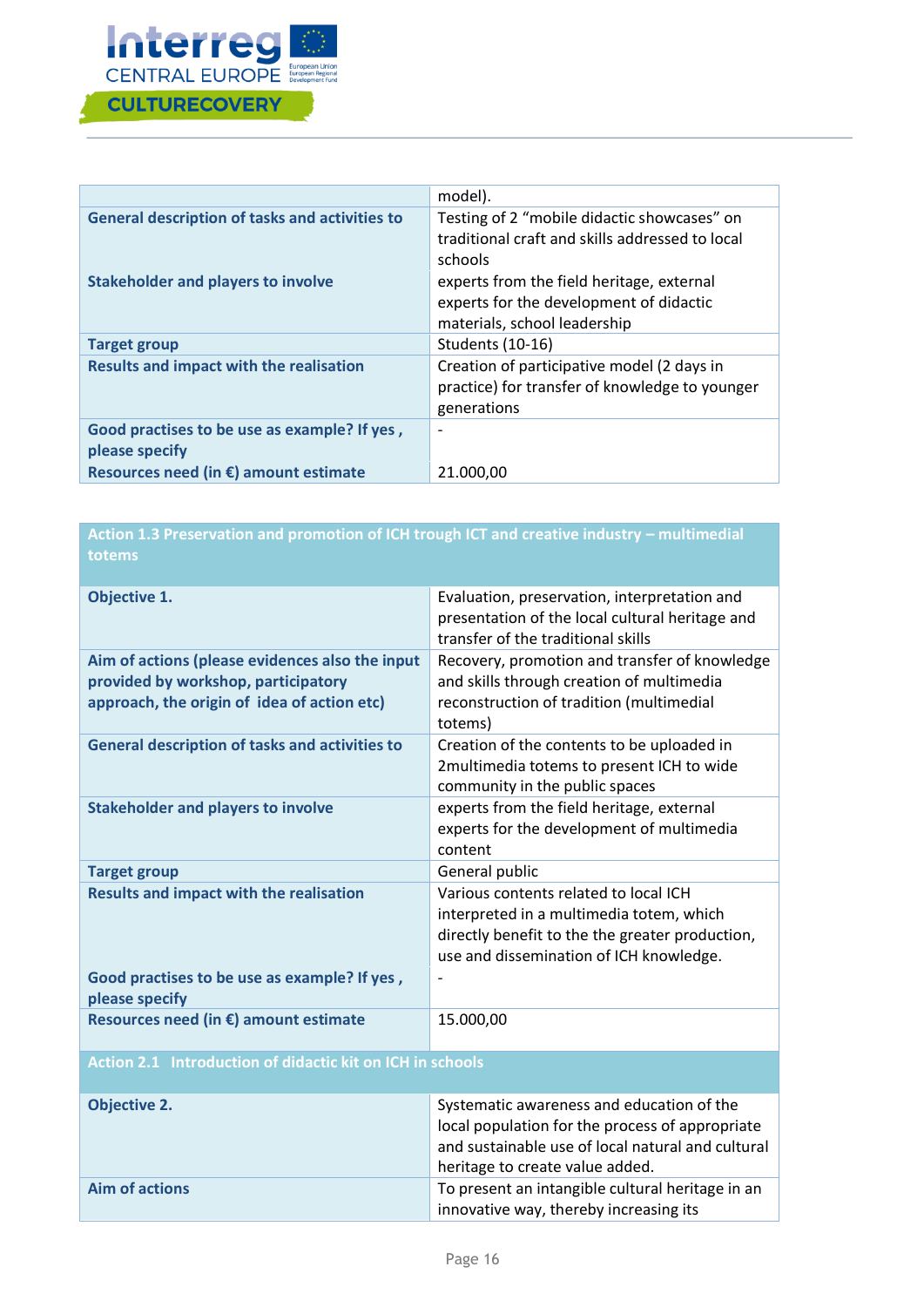

|                                                       | awareness and value in society                 |
|-------------------------------------------------------|------------------------------------------------|
| <b>General description of tasks and activities to</b> | making didactic material, presenting materials |
|                                                       | in schools                                     |
| <b>Stakeholder and players to involve</b>             | experts from the field heritage, external      |
|                                                       | experts for the development of didactic        |
|                                                       | materials, school leadership                   |
| <b>Target group</b>                                   | Students (6-12 years)                          |
| <b>Results and impact with the realisation</b>        | A new educational product intended for         |
|                                                       | presentation ICH                               |
| Good practises to be use as example? If yes,          | $\overline{\phantom{a}}$                       |
| please specify                                        |                                                |
| Resources need (in $\epsilon$ ) amount estimate       | 8.900,00                                       |
|                                                       |                                                |

*\* If necessary, add further action tables.*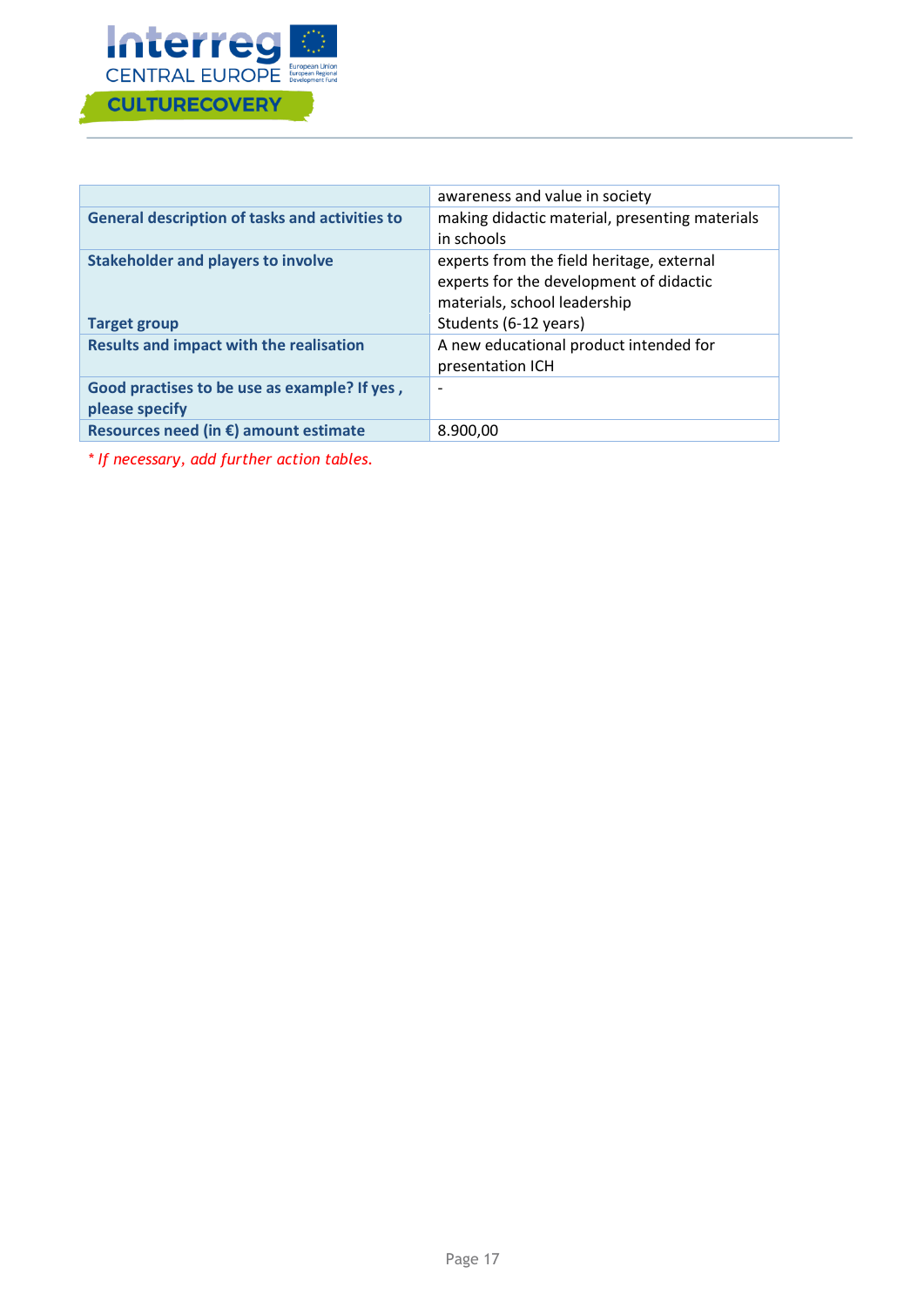

### **CULTURECOVERY**



## **5.6 PILOT ACTION**

<span id="page-18-0"></span>

|                                                                                                                                                                                                                                     | Objective Title: Valorisation and presentation of local tradition                                                                                                                                                                                                                                                           | <b>Objective Number: 1.</b>                                 |                                          |  |
|-------------------------------------------------------------------------------------------------------------------------------------------------------------------------------------------------------------------------------------|-----------------------------------------------------------------------------------------------------------------------------------------------------------------------------------------------------------------------------------------------------------------------------------------------------------------------------|-------------------------------------------------------------|------------------------------------------|--|
| skills and crafts                                                                                                                                                                                                                   | Action Title: Integrated interactive action to transfer and promote traditional                                                                                                                                                                                                                                             | Action Number (1.1. etc): 1.2                               |                                          |  |
|                                                                                                                                                                                                                                     | PILOT ACTION TITLE: Preservation and promotion of ICH trough ICT and creative industry - multimedial totems                                                                                                                                                                                                                 |                                                             |                                          |  |
| Background: Please describe the input provided by workshops, participatory approach, the origin of idea of action that constitute<br>the basis for the development of the present action pilot as soon as good practices identified |                                                                                                                                                                                                                                                                                                                             |                                                             |                                          |  |
| <b>Xxxx</b>                                                                                                                                                                                                                         |                                                                                                                                                                                                                                                                                                                             |                                                             |                                          |  |
| Theme: (specify the<br>category of your action)                                                                                                                                                                                     | <b>E</b> -ICT application, creative industry;<br>$\Box$ - participatory processes for involvement of active locals in the recovery, interpretation,<br>maintenance, transfer of knowledge on ICH;<br>$\Box$ actions for the inclusion of the cultural heritage enjoyment within an innovative responsible tourism<br>offer. |                                                             |                                          |  |
| <b>Action / Intervention that</b><br>will be realized                                                                                                                                                                               | Responsibility (Who will do it)                                                                                                                                                                                                                                                                                             | <b>Resources need</b><br>(Information, money,<br>materials) | <b>Timeline</b><br>(Start and end dates) |  |
| 1.<br><b>Contract (search for an</b><br>external contractor)                                                                                                                                                                        | Municipality Mošćenička Draga                                                                                                                                                                                                                                                                                               | 0,00                                                        | 04/2019                                  |  |
| 2.<br><b>Producing of multimedial</b><br>content                                                                                                                                                                                    | External contractor and Municipality Mošćenička<br><b>Draga</b>                                                                                                                                                                                                                                                             | 3.000,00                                                    | 06/2019                                  |  |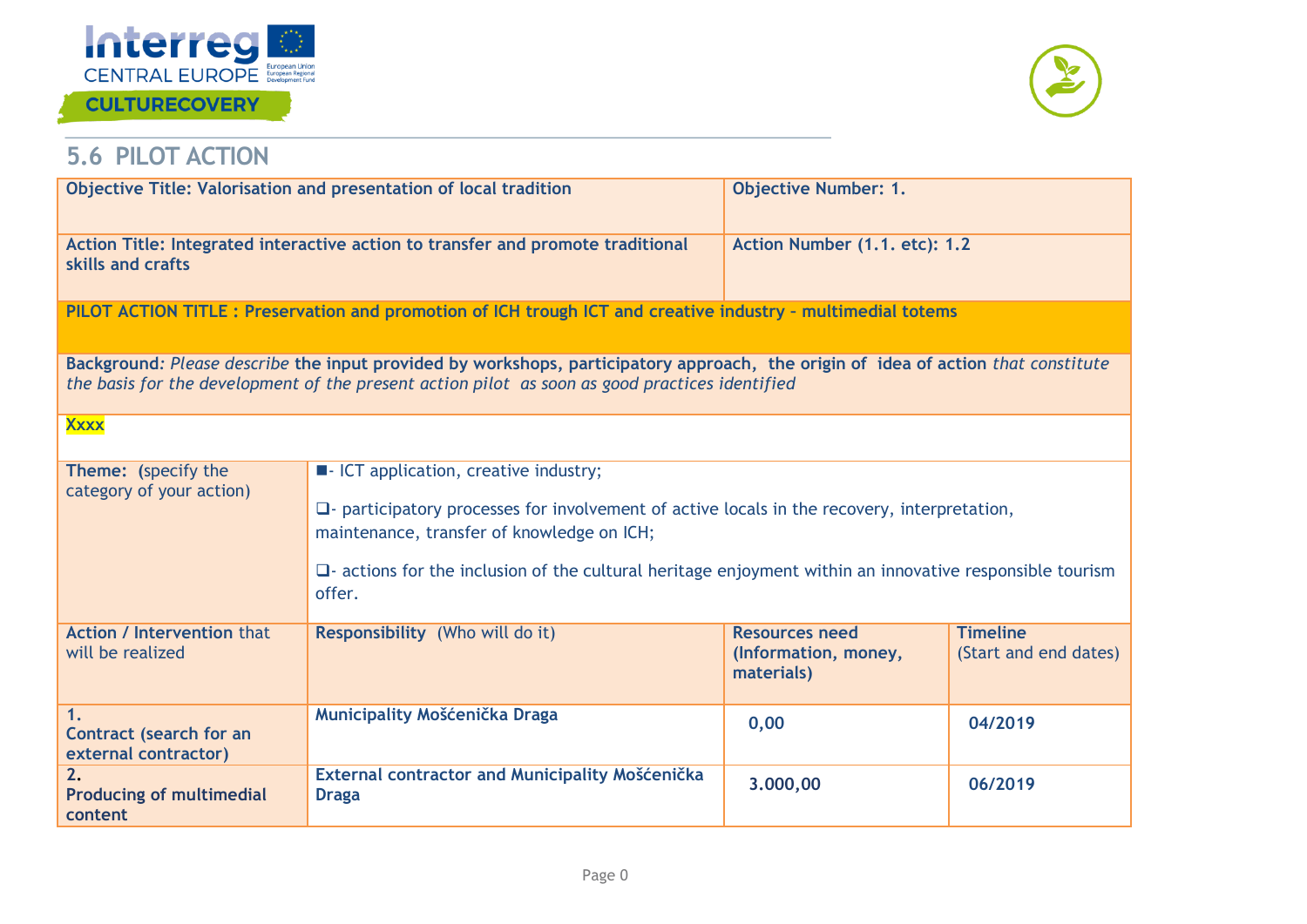

### **CULTURECOVERY**



| 3.<br><b>Purschase of multimedial</b><br>totems                             | Municipality Mošćenička Draga |                                                                                                                                                                                                                                                                                                                                                                                                                                                                                                                                                                                                                                                                                                                                | 12,000,0 | 07/2019 |
|-----------------------------------------------------------------------------|-------------------------------|--------------------------------------------------------------------------------------------------------------------------------------------------------------------------------------------------------------------------------------------------------------------------------------------------------------------------------------------------------------------------------------------------------------------------------------------------------------------------------------------------------------------------------------------------------------------------------------------------------------------------------------------------------------------------------------------------------------------------------|----------|---------|
| 4.<br><b>Report</b>                                                         | Municipality Mošćenička Draga |                                                                                                                                                                                                                                                                                                                                                                                                                                                                                                                                                                                                                                                                                                                                | 0,00     | 10/2019 |
| <b>MAIN IMPACTS</b>                                                         |                               |                                                                                                                                                                                                                                                                                                                                                                                                                                                                                                                                                                                                                                                                                                                                |          |         |
| Main impacts on - ICH preservation,<br>conservation and valorisation of ICH |                               | ICH will be placed in a more modern, multimedia concept that opens the<br>possibility of reaching wider community, with the emphasis on younger<br>generations. The multimedia totem will be located in public spaces, interesting<br>and modern looking, which will make it more attractive to the community to use.<br>Until now, there have been no similar interpretations of heritage in the local area,<br>which is why we believe that the product will become more interesting and more<br>usable. Various contents related to local cultural heritage will be interpreted in a<br>multimedia totem, which will directly benefit the greater production, use and<br>dissemination of ICH knowledge.                    |          |         |
| Main impacts on relation between public and<br>private                      |                               | No public - private cooperation is forseen.                                                                                                                                                                                                                                                                                                                                                                                                                                                                                                                                                                                                                                                                                    |          |         |
| Main impacts on local communities, citizens,<br>target groups               |                               | Our target group are public in general - youth, local community, tourists. Main<br>forseen impact on target group is getting to know more aspects of local ICH and<br>increased awareness of the importance of the that ICH. Our hopes are that activity<br>will to encourage young people to get actively engaged with traditional crafts.<br>Local community and citizens will be involved indirectly by media reporting. Local<br>community is daily involved in ICH because ICH is assimilated, involved in local<br>people everyday life (e.g. Mediterranean cuisine), but they are not aware of that.<br>So our intention is to put an emphases on our ICH so local people and wider public<br>would appreciate it more. |          |         |
| <b>MAIN RESULTS</b>                                                         |                               |                                                                                                                                                                                                                                                                                                                                                                                                                                                                                                                                                                                                                                                                                                                                |          |         |
| Which main results do you want realized?                                    |                               | Involve local community in interpretation of local ICH through ICT and cultural                                                                                                                                                                                                                                                                                                                                                                                                                                                                                                                                                                                                                                                |          |         |